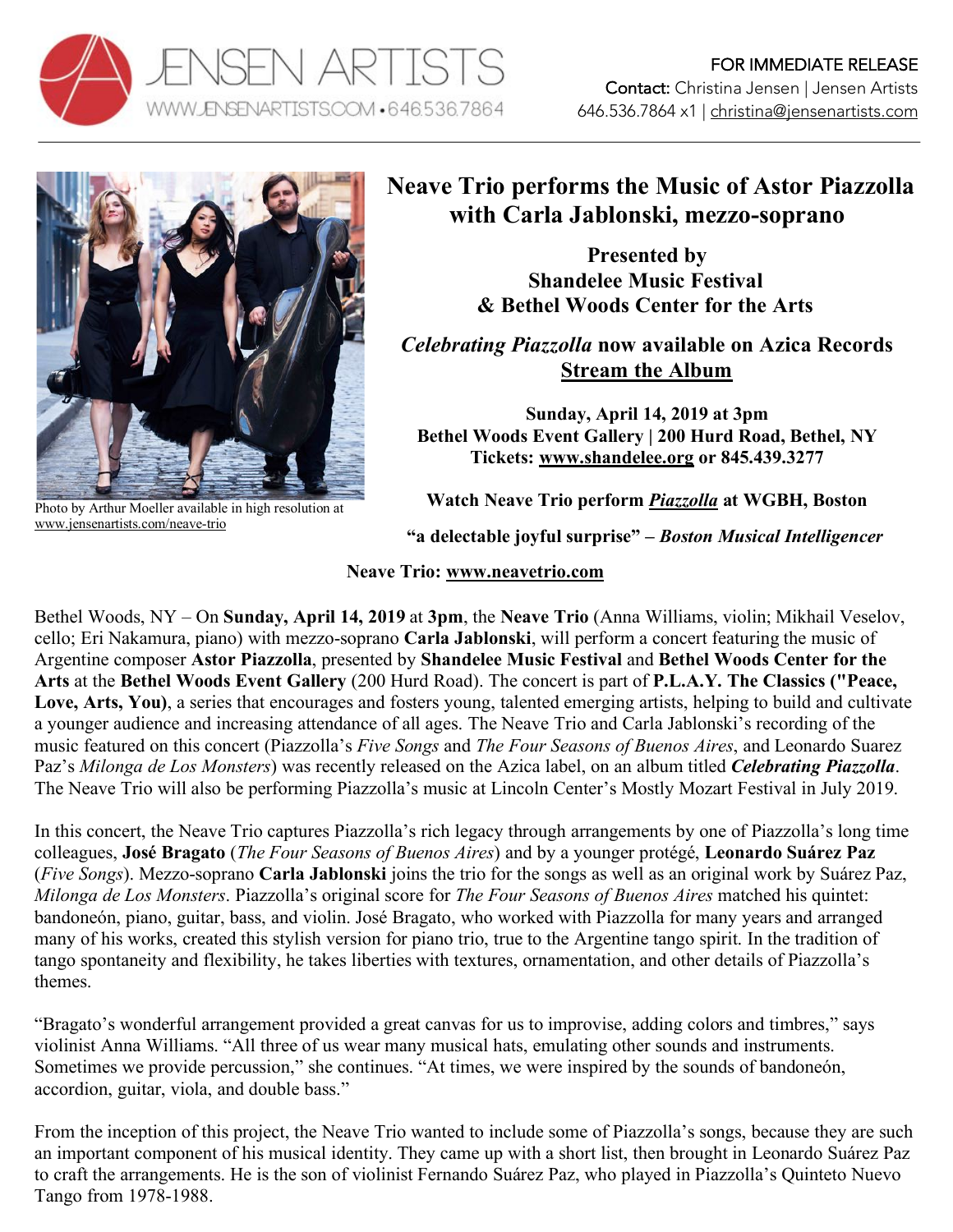Leonardo thus grew up steeped in tango and the freedom that this genre permits to those who are fluent in its language. When he began work on the song arrangements for the Neave Trio, he looked for Piazzolla's original scores that his parents had retained at their home in Buenos Aires.

Suárez Paz observes, "Astor made an incredible number of arrangements of a few of his most celebrated compositions. Each one is like a new piece. He once said to me, 'When you grow up, in case you would like to play my compositions, recreate them.'" Suárez Paz took those words to heart. Each arrangement features a substantial instrumental introduction (and sometimes an instrumental interlude) that is a bold statement on its own: independent of Piazzolla, yet complementary, and inextricably linked to tango tradition.

Anna Williams and Carla Jablonski met during their time at the Manhattan School of Music. Jablonski has background in jazz vocals and contemporary music in addition to her classical training. She had also performed in Piazzolla's *Maria de Buenos Aires* with the Florida Grand Opera.

On selecting these songs, Jablonski says, "I was drawn to the tango genre because of its strong jazz influence and improvisatory elements. After discussing composers, languages, and genres, we agreed on a set of tango songs," she says. 'Yo Soy Maria' from Piazzolla's opera headed the list. The others were chosen by consensus: "This particular group of songs seemed to 'speak' to all of us," Jablonski observes.

**About the Neave Trio:** Since forming in 2010, **Neave Trio** has earned enormous praise for its engaging, cuttingedge performances. *WQXR* explains, "'Neave' is actually a Gaelic name meaning 'bright' and 'radiant', both of which certainly apply to this trio's music making." *The Boston Musical Intelligencer* included Neave in its "Best of 2014" and "Best of 2016" roundups, claiming, "their unanimity, communication, variety of touch, and expressive sensibility rate first tier.

Neave has performed at many esteemed concert series and at festivals worldwide, including Carnegie Hall's Weill Recital Hall, 92nd Street Y, Chamber Music Society of Lincoln Center/La Jolla Music Society, Rockport Chamber Music Festival, Norfolk and Norwich Chamber Music Series (United Kingdom), and the Samoylov and Rimsky Korsakow Museums' Chamber Music Series in St. Petersburg (Russia). The trio has also appeared frequently as soloists for Beethoven's Triple Concerto with orchestras across the country and held residency positions at Brown University, ArtsAhimsa Chamber Music Festival, San Diego State University as the first ever Fisch/Axelrod Trio-in-- Residence, and the Banff Centre (Canada), among many other institutions. In the fall of 2017, the Trio joined the faculty of the Longy School of Music of Bard College as an Alumni Artists, Faculty Ensemble-in-Residence.

Neave Trio strives to champion new works by living composers and reach wider audiences through innovative concert presentations, regularly collaborating with artists of all mediums. These collaborations include performances with the Blythe Barton Dance Company; projection artist Ryan Brady; the interactive concert series "STEIN2.0," with composer Amanuel Zarzowski; *Klee Musings* by acclaimed American composer Augusta Read Thomas, which was premiered by Neave; and an upcoming short film based on the tango music of Astor Piazzolla.

Neave Trio's most recent album, *Celebrating Piazzolla* (Azica Records, November 2018), honors the music of Astor Piazzolla with *Las Cuatro Estaciones Porteñas* and new arrangements by Leonardo Suárez Paz for piano trio and mezzo-soprano Carla Jablonski. Their sophomore album, *French Moments* (Chandos Records, June 2018), features the only known piano trios by Debussy, Fauré, and Roussel. According to *BBC Music Magazine*, "The performances balance passion with sensitivity and grace," while *The Strad* praises the trio's "eloquent phrasing and deft control of textures." Neave's 2016 debut album, *American Moments*, was released to critical acclaim on Chandos Records, and features works by Korngold, Foote, and Bernstein. *Digital downloads (including audio, artwork, and liner notes) of all three albums are available to press on request.*

Highlights for the 2018-19 season include residencies at the Massachusetts Institute of Technology and the University of Virginia, and concerts at Chamber Music Corvallis, Valley Classical Concerts, Fort Bragg Center for the Arts Music Series, Northeastern Illinois University's Jewel Box Series, Rochester Institute of Technology's Performing Artists Concert Series, Dame Myra Hess Memorial Concert Series, Friends of Music of Stamford, and Leaf Peeper Concert Series, among many others. For more information, visit www.neavetrio.com.